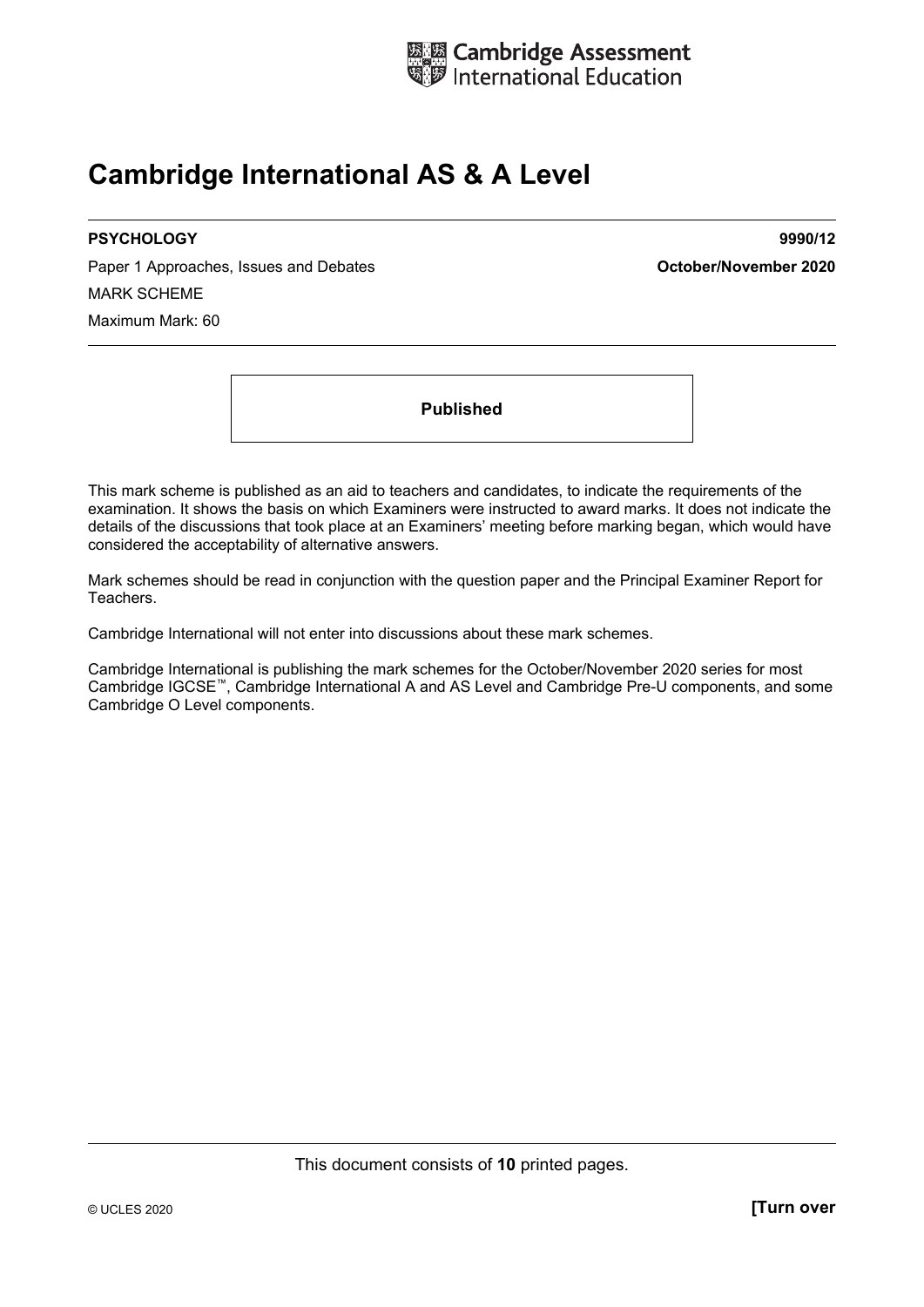## **Generic Marking Principles**

These general marking principles must be applied by all examiners when marking candidate answers. They should be applied alongside the specific content of the mark scheme or generic level descriptors for a question. Each question paper and mark scheme will also comply with these marking principles.

GENERIC MARKING PRINCIPLE 1:

Marks must be awarded in line with:

- the specific content of the mark scheme or the generic level descriptors for the question
- the specific skills defined in the mark scheme or in the generic level descriptors for the question
- the standard of response required by a candidate as exemplified by the standardisation scripts.

GENERIC MARKING PRINCIPLE 2:

Marks awarded are always **whole marks** (not half marks, or other fractions).

GENERIC MARKING PRINCIPLE 3:

Marks must be awarded **positively**:

- marks are awarded for correct/valid answers, as defined in the mark scheme. However, credit is given for valid answers which go beyond the scope of the syllabus and mark scheme, referring to your Team Leader as appropriate
- marks are awarded when candidates clearly demonstrate what they know and can do
- marks are not deducted for errors
- marks are not deducted for omissions
- answers should only be judged on the quality of spelling, punctuation and grammar when these features are specifically assessed by the question as indicated by the mark scheme. The meaning, however, should be unambiguous.

GENERIC MARKING PRINCIPLE 4:

Rules must be applied consistently, e.g. in situations where candidates have not followed instructions or in the application of generic level descriptors.

GENERIC MARKING PRINCIPLE 5:

Marks should be awarded using the full range of marks defined in the mark scheme for the question (however; the use of the full mark range may be limited according to the quality of the candidate responses seen).

GENERIC MARKING PRINCIPLE 6:

Marks awarded are based solely on the requirements as defined in the mark scheme. Marks should not be awarded with grade thresholds or grade descriptors in mind.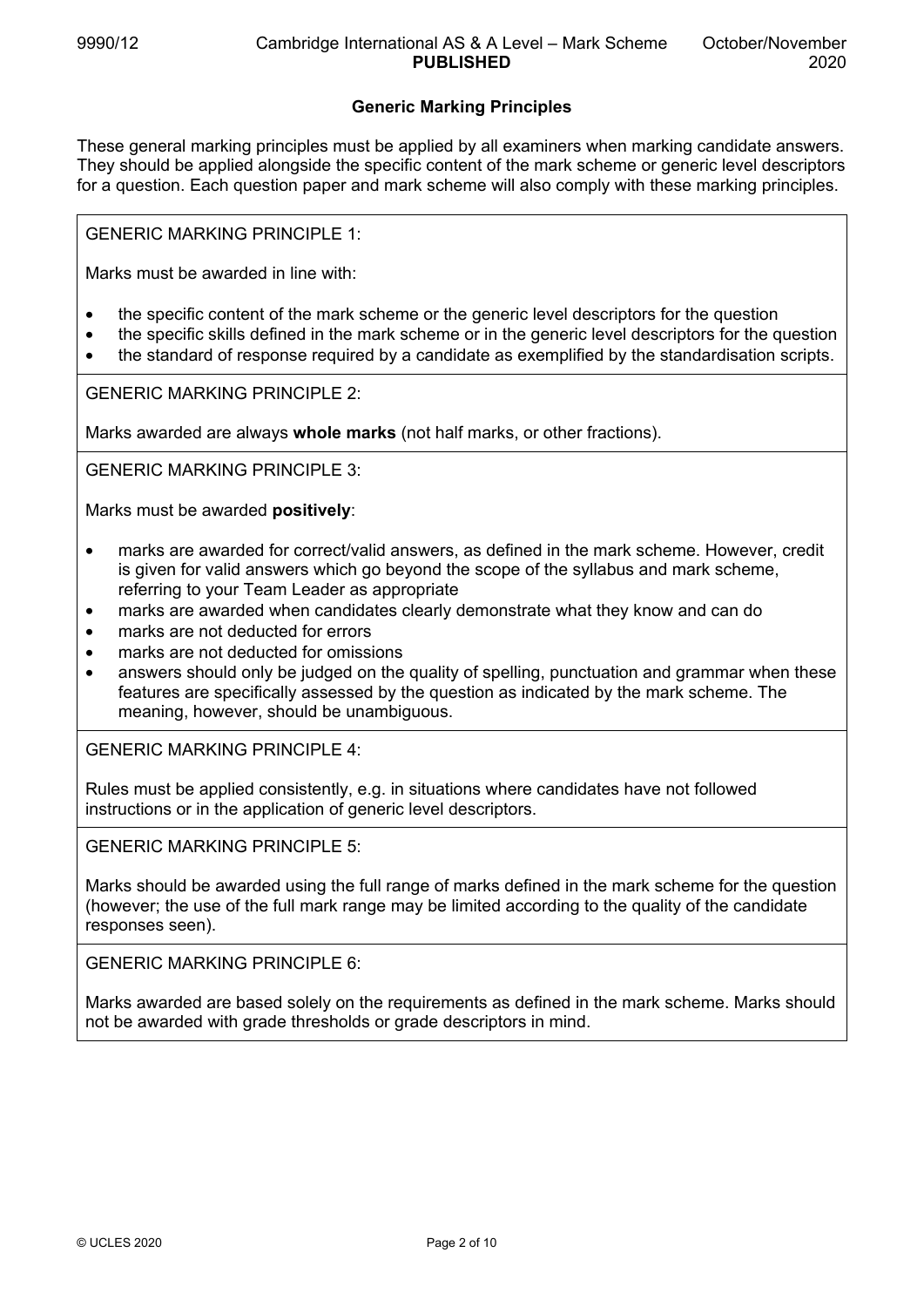| <b>Question</b> | <b>Answer</b>                                                                                                                                                                                                                                                                                                                                                  | <b>Marks</b> |
|-----------------|----------------------------------------------------------------------------------------------------------------------------------------------------------------------------------------------------------------------------------------------------------------------------------------------------------------------------------------------------------------|--------------|
| 1               | From the study by Yamamoto et al. (chimpanzee helping):                                                                                                                                                                                                                                                                                                        |              |
| 1(a)            | Name one of the objects on the tray for the chimpanzees, other than<br>the stick or the straw.                                                                                                                                                                                                                                                                 | 1            |
|                 | 1 mark for a correct answer                                                                                                                                                                                                                                                                                                                                    |              |
|                 | Hose;<br>Chain;<br>Rope,<br>(Paint) Brush;                                                                                                                                                                                                                                                                                                                     |              |
|                 | Belt.                                                                                                                                                                                                                                                                                                                                                          |              |
| 1(b)            | Outline the difference between an 'upon-request' offer and a<br>'voluntary' offer in this study.                                                                                                                                                                                                                                                               | $\mathbf{2}$ |
|                 | 1 mark for correct definition used in study                                                                                                                                                                                                                                                                                                                    |              |
|                 | Upon-request:<br>The helper gave a tool to the chimp who had requested it.                                                                                                                                                                                                                                                                                     |              |
|                 | Voluntary offer:<br>The helper gave a tool to the chimp without any request (from the recipient).                                                                                                                                                                                                                                                              |              |
| 1(c)            | Outline one conclusion from this study.                                                                                                                                                                                                                                                                                                                        | $\mathbf{2}$ |
|                 | $2$ marks = full conclusion<br><b>1</b> mark = partial conclusion<br>$0$ marks = purely results                                                                                                                                                                                                                                                                |              |
|                 | The study suggests that chimpanzees can target help; when they<br>understand the needs of another chimpanzee (2 marks);<br>Chimpanzees do show altruistic behaviour but they need to see the situation<br>$(2$ marks);<br>Chimpanzees can understand what other chimpanzees want (1 mark);<br>Chimpanzees help other chimpanzees / show altruism towards other |              |
|                 | chimpanzees (1 mark);<br>Ayumu was the only chimpanzee to look through the window in the Can't<br>See Condition hence he was better at this task (0 marks).                                                                                                                                                                                                    |              |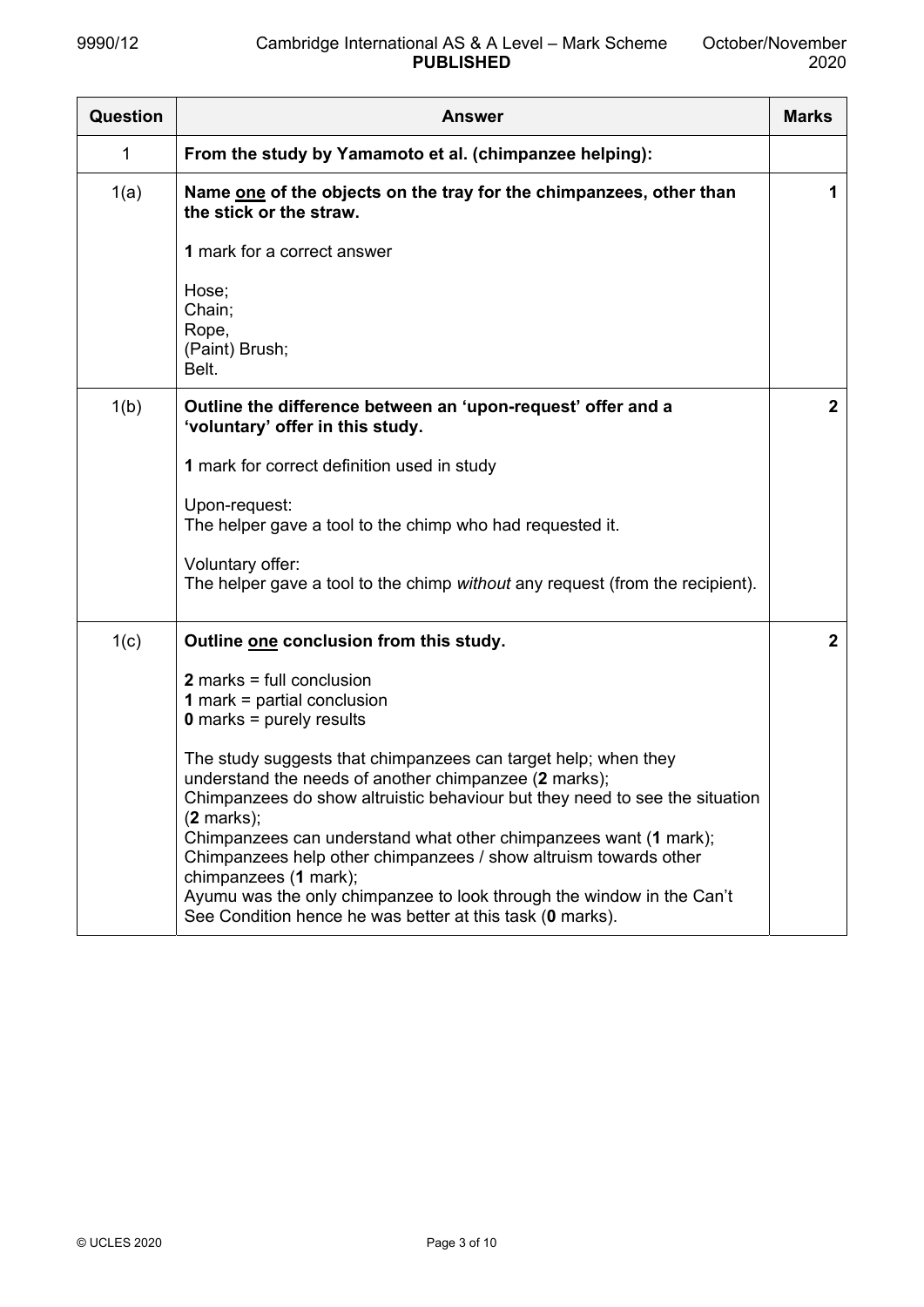| Question       | <b>Answer</b>                                                                                                                                                                                                                                                         | <b>Marks</b> |
|----------------|-----------------------------------------------------------------------------------------------------------------------------------------------------------------------------------------------------------------------------------------------------------------------|--------------|
| $\overline{2}$ | In the euphoria condition in the study by Schachter and Singer (two<br>factors in emotion), a stooge performed a series of standardised<br>behaviours. An observer categorised any behaviours shown by the<br>participant. One category was 'initiates new activity'. |              |
| 2(a)(i)        | Outline how the category of 'initiates new activity' was operationalised<br>in this study.                                                                                                                                                                            | $\mathbf{2}$ |
|                | 1 mark per correct point                                                                                                                                                                                                                                              |              |
|                | If the participant gave creative euphoria;<br>That is, they initiated euphoric behaviour outside of the stooge's routine;<br>Therefore, the behaviour had to be one that had never been seen by the<br>participant (from the stooge).                                 |              |
| 2(a)(ii)       | Name one behaviour shown by a participant in this study that was<br>categorised as 'initiates new activity'.                                                                                                                                                          | 1            |
|                | 1 mark for correct answer.                                                                                                                                                                                                                                            |              |
|                | (Threw) open the window;<br>Laughing;                                                                                                                                                                                                                                 |              |
|                | Throwing paper basketballs;<br>Hula hooped (on neck and leg).                                                                                                                                                                                                         |              |
| 2(b)           | Describe the results from the Activity Index in the euphoria condition<br>for the Epinephrine Informed (Epi Inf) group compared to the<br>Epinephrine Misinformed (Epi Mis) group. You must use data in your<br>answer.                                               | 3            |
|                | 3 marks = comparison result with correct data<br>2 marks = comparison result with incorrect data/no data<br>1 mark = one result (e.g. for just for EPI-INF)                                                                                                           |              |
|                | e.g. 3 marks:<br>The EPI-INF scored lower with a score of 12 compared to the EPI-MIS with<br>a score of 22.                                                                                                                                                           |              |
|                | e.g. 2 marks:<br>The EPI-INF scored lower on the index compared to the EPI-MIS;<br>The EPI-MIS scored higher on the index compared to the EPI-INF.                                                                                                                    |              |
|                | e.g. 1 mark:<br>The EPI-MIS scored the higher/The EPI-INF scored lower.                                                                                                                                                                                               |              |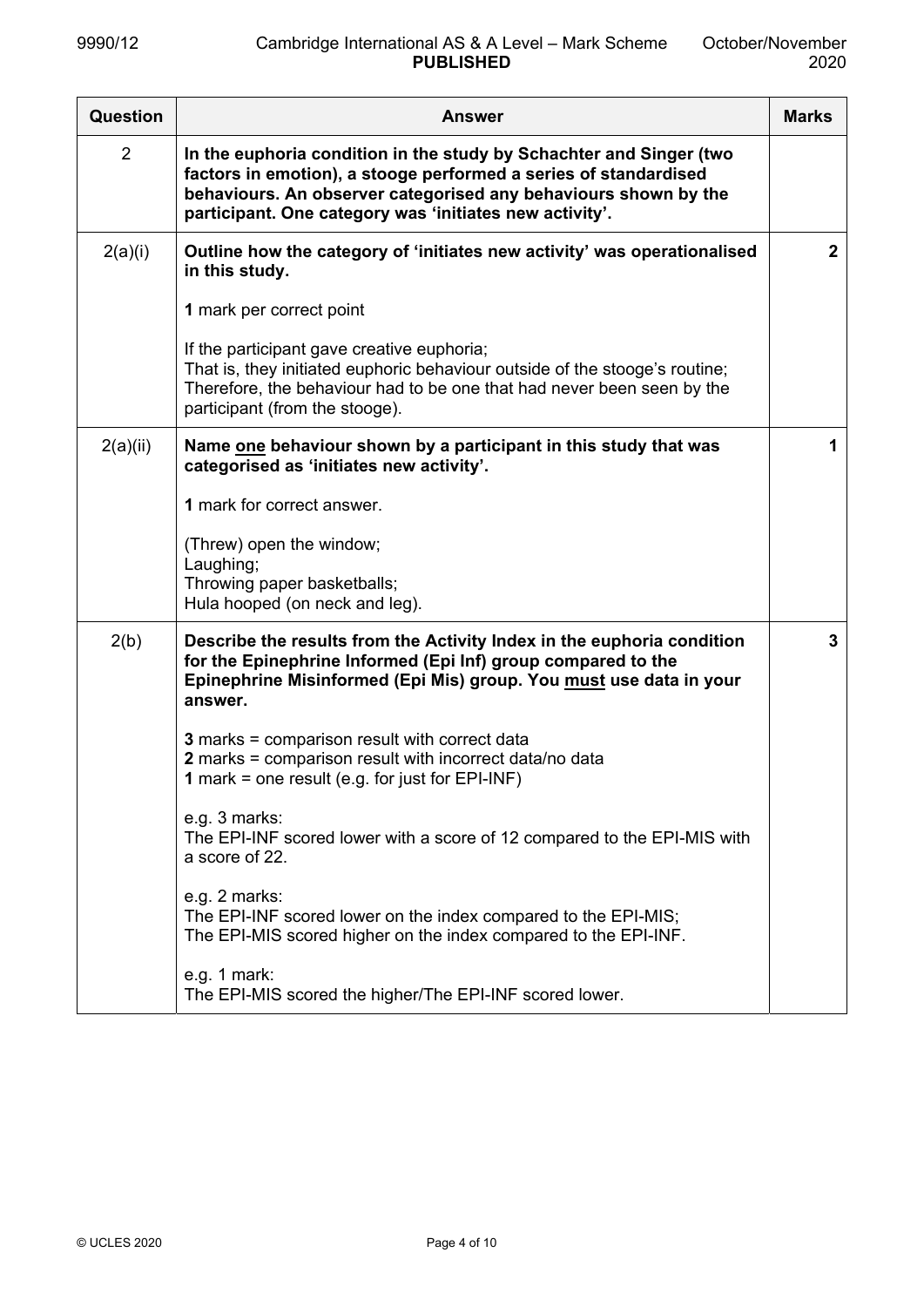| Question | <b>Answer</b>                      |                                                                                                                                                                                                                                                                          |   |
|----------|------------------------------------|--------------------------------------------------------------------------------------------------------------------------------------------------------------------------------------------------------------------------------------------------------------------------|---|
| 3        | answer.                            | Explain one or more real-world applications of the study by Laney et<br>al. (false memory). Do not refer to more than three applications in your                                                                                                                         | 5 |
|          | Examples include:                  |                                                                                                                                                                                                                                                                          |   |
|          | Healthier diets;<br>Treating PTSD. | Helping cancer patients improve their diets / likelihood of eating;                                                                                                                                                                                                      |   |
|          |                                    | This will be band marked as follows:                                                                                                                                                                                                                                     |   |
|          | <b>Marks</b>                       | <b>Description</b>                                                                                                                                                                                                                                                       |   |
|          | 5                                  | <b>One</b> application suggested in depth and it is clear what the<br>application is and how it will be achieved;<br><b>OR</b><br>More than one application suggested in less depth but still<br>clearly showing what the application is and how it will be<br>achieved. |   |
|          | $3 - 4$                            | <b>One</b> application suggested which has some detail with the<br>application identifiable and how it will be achieved;<br><b>OR</b><br>More than one application suggested that are brief but the<br>application is identifiable with how it will be achieved.         |   |
|          | $1 - 2$                            | <b>One or more</b> application suggested that are/is brief but may<br>lack clarity as to what the application is and/or how it will be<br>achieved.                                                                                                                      |   |
|          | $\mathbf 0$                        | No creditworthy real-world application or description of study<br>only.                                                                                                                                                                                                  |   |

| 4    | From the study by Milgram (obedience):                                                         |  |
|------|------------------------------------------------------------------------------------------------|--|
| 4(a) | Identify two characteristics of the learner in this study.                                     |  |
|      | 1 mark per correct characteristic                                                              |  |
|      | 47 year old;<br>Male;<br>Accountant;<br>Irish-American (stock);<br>Mild-mannered;<br>Likeable. |  |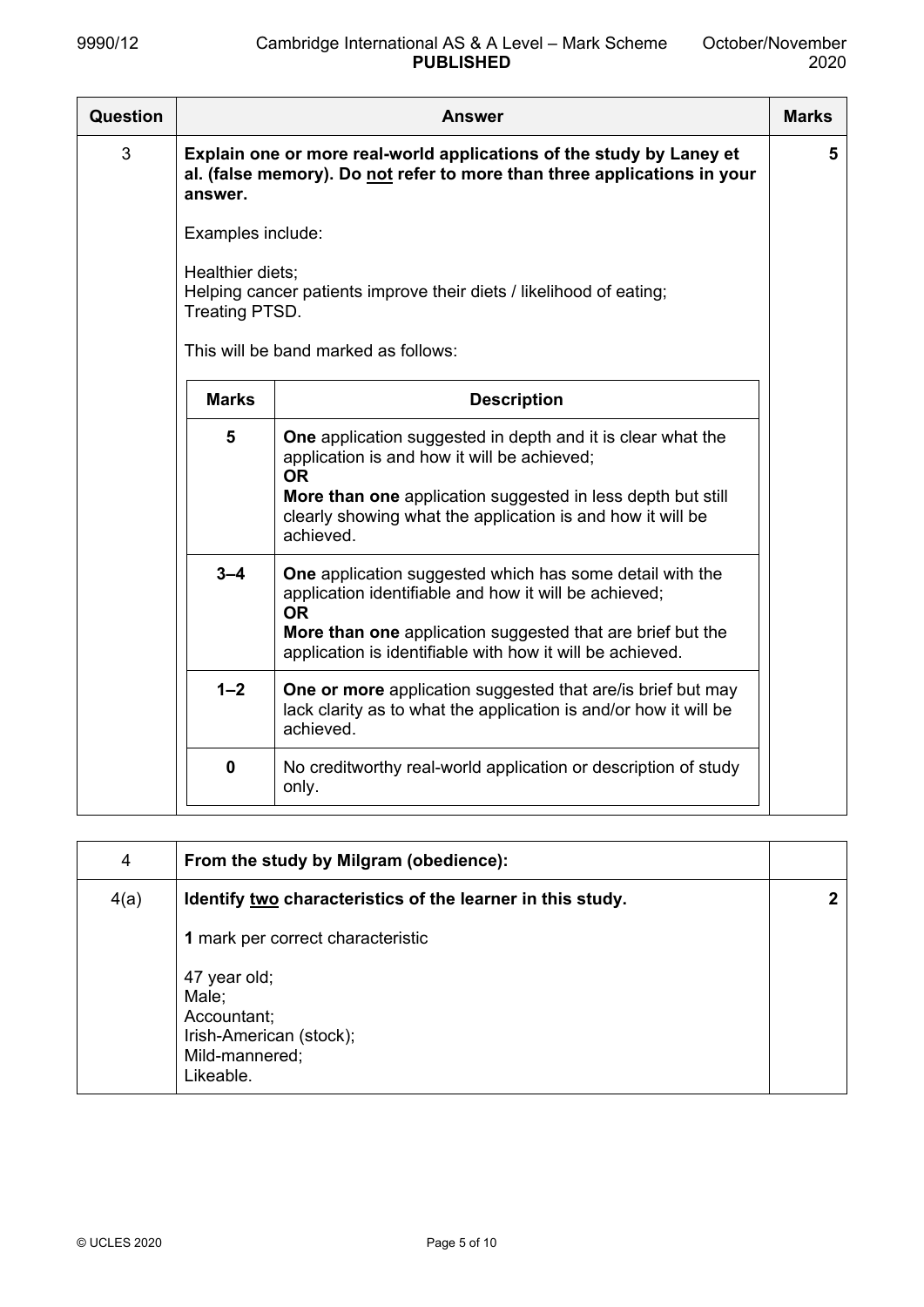| <b>Question</b> | <b>Answer</b>                                                                                                                                                                                                                                                                                                                                                                                                                                                                                              | <b>Marks</b> |
|-----------------|------------------------------------------------------------------------------------------------------------------------------------------------------------------------------------------------------------------------------------------------------------------------------------------------------------------------------------------------------------------------------------------------------------------------------------------------------------------------------------------------------------|--------------|
| 4(b)            | Describe the sample of participants used in this study.                                                                                                                                                                                                                                                                                                                                                                                                                                                    | 3            |
|                 | 1 mark per correct point                                                                                                                                                                                                                                                                                                                                                                                                                                                                                   |              |
|                 | $N = 40$ ;<br>(all) male;<br>Aged 20-50 years;<br>From New Haven area;<br>Wide range of occupations;<br>Postal clerks, teachers, salesman, engineers, laborers (1 mark for any 2);<br>Range of educational levels;<br>Readers of a local newspaper;<br>Recruited via volunteer sampling.                                                                                                                                                                                                                   |              |
| 4(c)            | Explain why this study is from the social approach.<br><b>2</b> marks = clearly linked to social approach (either through example or<br>assumption)<br>1 mark = partially linked to social approach/assumption of social approach<br>only<br>$e.g.$ :<br>The study was looking at how an individual affects people's ability to be<br>obedient (1 mark). The experimenter would give prods to participants when<br>they refused to stop to try to keep them giving larger and larger shocks<br>$(1$ mark). | $\mathbf{2}$ |

| 5 | Describe the procedure of the study by Andrade (doodling) from the<br>point when the tape had finished playing.                                                                                                                                                                                                                                                                                                                                                                 |  |
|---|---------------------------------------------------------------------------------------------------------------------------------------------------------------------------------------------------------------------------------------------------------------------------------------------------------------------------------------------------------------------------------------------------------------------------------------------------------------------------------|--|
|   | 1 mark per correct procedural point made                                                                                                                                                                                                                                                                                                                                                                                                                                        |  |
|   | The experimenter collected in the response sheets;<br>They engaged participants (for 1 minute) in conversation;<br>The experimenter apologised for misleading them about the memory test /<br>they were given a surprise recall test;<br>Half the participants were asked to recall names/party-goers first;<br>Half the participants were asked to recall the places mentioned first;<br>Debriefing then happened;<br>Participants were asked if they suspected a memory test. |  |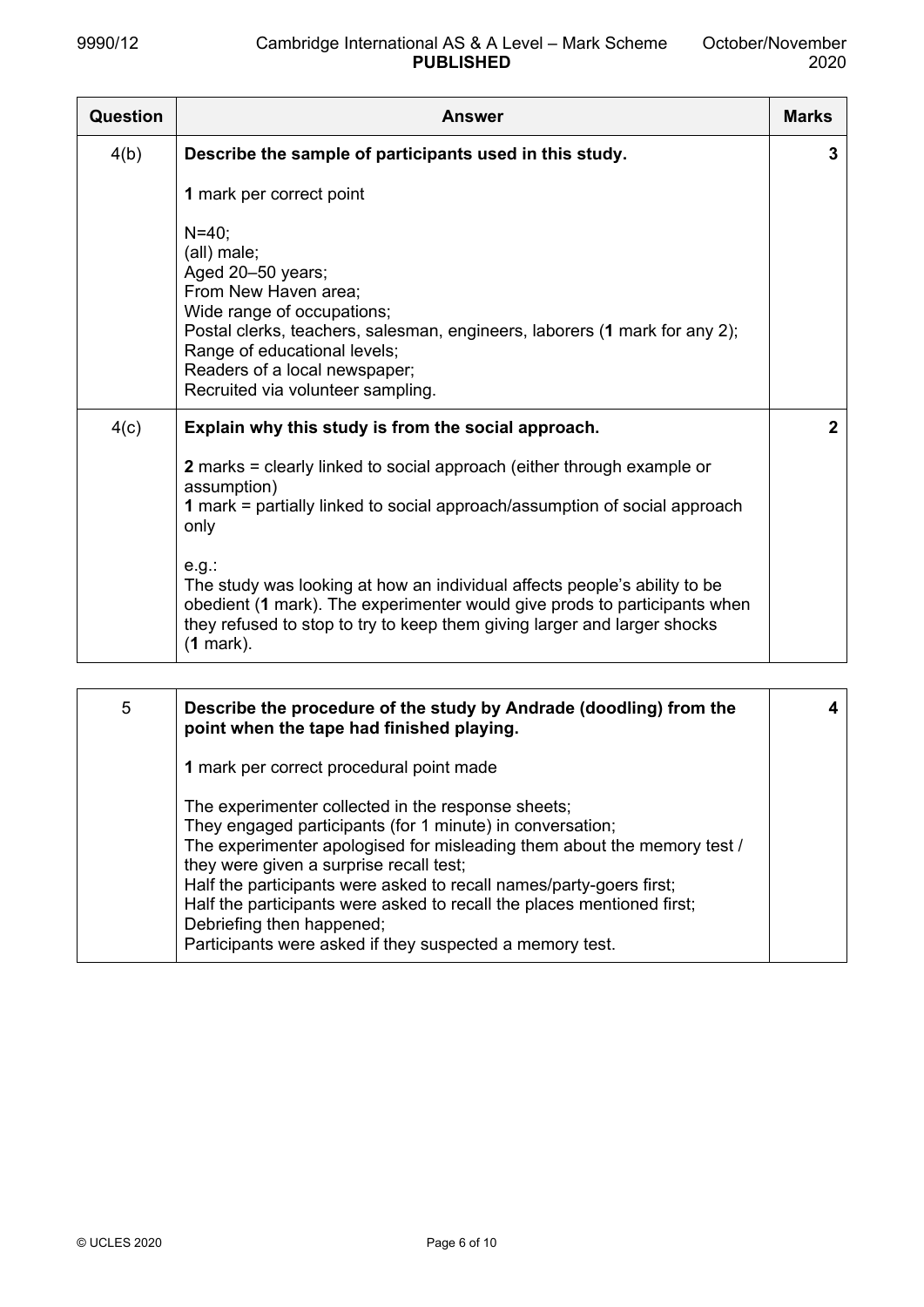| <b>Question</b> | <b>Answer</b>                                                                                                                                                                                                                                                                                                                                                                               | <b>Marks</b> |
|-----------------|---------------------------------------------------------------------------------------------------------------------------------------------------------------------------------------------------------------------------------------------------------------------------------------------------------------------------------------------------------------------------------------------|--------------|
| 6               | Describe the psychology that is being investigated in the study by<br>Bandura et al. (aggression).                                                                                                                                                                                                                                                                                          | 5            |
|                 | 1 mark per 'psychology' point made<br>1 identification mark is available<br>1 mark available for an explicit example from the study                                                                                                                                                                                                                                                         |              |
|                 | Creditworthy 'psychology' includes Social Learning Theory, frustration-<br>aggression, delayed imitation.                                                                                                                                                                                                                                                                                   |              |
|                 | $e.g.$ :<br>Social Learning theory was being investigated which centres around<br>observing and imitating behaviours;<br>People pay attention to a role model;<br>They retain this information in their memory;<br>They must feel like they are capable of imitating the behaviour;<br>They must feel motivated to want to imitate the behaviour / feel will get<br>rewarded for imitation. |              |
|                 | Aggression can be physical (hitting) and verbal (shouting).                                                                                                                                                                                                                                                                                                                                 |              |
|                 | Delayed imitation is when someone witnesses a behaviour at one time<br>point, but only reproduces that behaviour at a different time point.                                                                                                                                                                                                                                                 |              |

| Question | <b>Answer</b>                                                                                                                                                                                                                                                                                                                     | <b>Marks</b> |
|----------|-----------------------------------------------------------------------------------------------------------------------------------------------------------------------------------------------------------------------------------------------------------------------------------------------------------------------------------|--------------|
| 7        | From the study by Pepperberg (parrot learning):                                                                                                                                                                                                                                                                                   |              |
| 7(a)     | Outline one aim of this study.                                                                                                                                                                                                                                                                                                    | $\mathbf{2}$ |
|          | 2 marks = full $aim$<br><b>1</b> mark = partial aim                                                                                                                                                                                                                                                                               |              |
|          | e.g.<br>To investigate whether a parrot could learn the concepts of same/different<br>$(2$ marks);<br>To investigate whether a parrot could comprehend symbolic understanding<br>of same/different (2 marks);<br>To see if a parrot can differentiate between objects (1 mark);<br>To test animal cognition in a parrot (1 mark). |              |
| 7(b)     | Outline one methodological weakness of this study.                                                                                                                                                                                                                                                                                | $\mathbf{2}$ |
|          | 1 mark = appropriate methodological weakness<br><b>1</b> mark = applying it to Pepperberg                                                                                                                                                                                                                                         |              |
|          | $e.g.$ :<br>The sample size was one, making generalisability difficult (1 mark). Alex<br>may have been 'qualitatively' different to other parrots so he may not<br>represent a large population of them / wild parrots (1 mark);<br>The study lacked ecological validity (1 mark).                                                |              |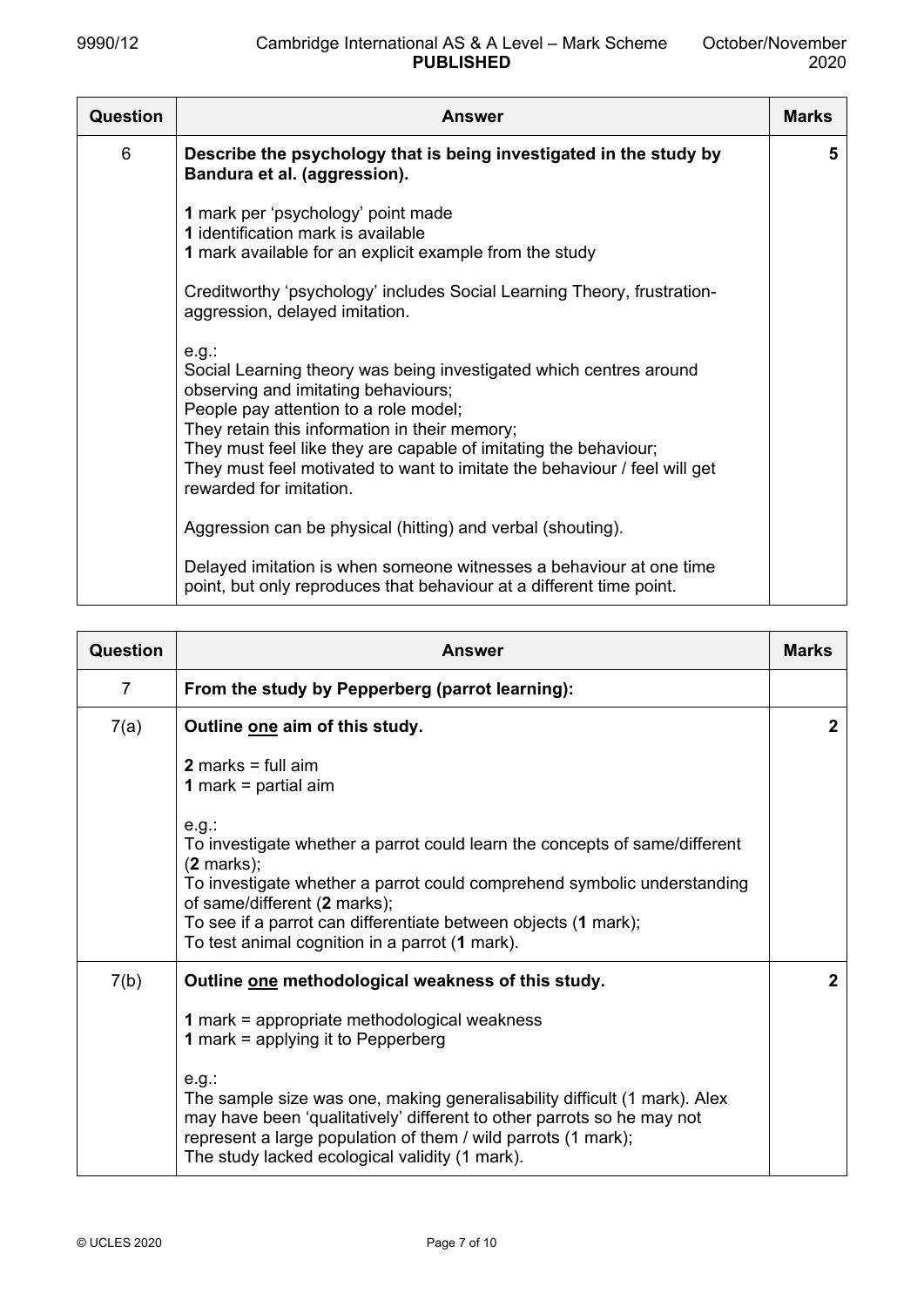| Question | <b>Answer</b>                                                                                                                                                                                                                                                                                                                                                                     | <b>Marks</b> |
|----------|-----------------------------------------------------------------------------------------------------------------------------------------------------------------------------------------------------------------------------------------------------------------------------------------------------------------------------------------------------------------------------------|--------------|
| 7(c)     | Suggest one real-world application based on the procedure of this<br>study.                                                                                                                                                                                                                                                                                                       | $\mathbf{2}$ |
|          | 1 mark for what the application is (clearly based on Pepperberg)<br>1 mark for how it will be achieved                                                                                                                                                                                                                                                                            |              |
|          | $e.g.$ :<br>Teaching animals using the Model/Rival Technique can be used in other<br>settings / therapy settings (1 mark: how);<br>Service dogs may be taught which tablets are same/different for people who<br>need help identifying the correct medication (1 mark: what);<br>Teaching children using the Model/Rival Technique can be used in the<br>classroom (1 mark: how). |              |
| 8(a)     | Outline what is meant by individual and situational explanations of<br>behaviour, using any examples. Do not refer to the study by Piliavin et<br>al. (subway Samaritans) in your answer.                                                                                                                                                                                         | 4            |
|          | <b>1</b> mark = defining individual $+$ <b>1</b> mark example (non-Piliavin)<br><b>1</b> mark = defining situational $+$ <b>1</b> mark example (non-Piliavin)                                                                                                                                                                                                                     |              |
|          | $e.g.$ :<br>The individual explanation states that we behave because of our personality<br>(1 mark). For example, a person wants to go snowboarding because they<br>are an extravert (1 mark);                                                                                                                                                                                    |              |
|          | The situational explanation states that we behaviour because of the<br>environment we find ourselves in / our surroundings / other people around<br>us (1 mark). For example, in the Bandura study the children imitated the<br>model later on because they had already witnessed/observed the model<br>acting aggressively (so they did).                                        |              |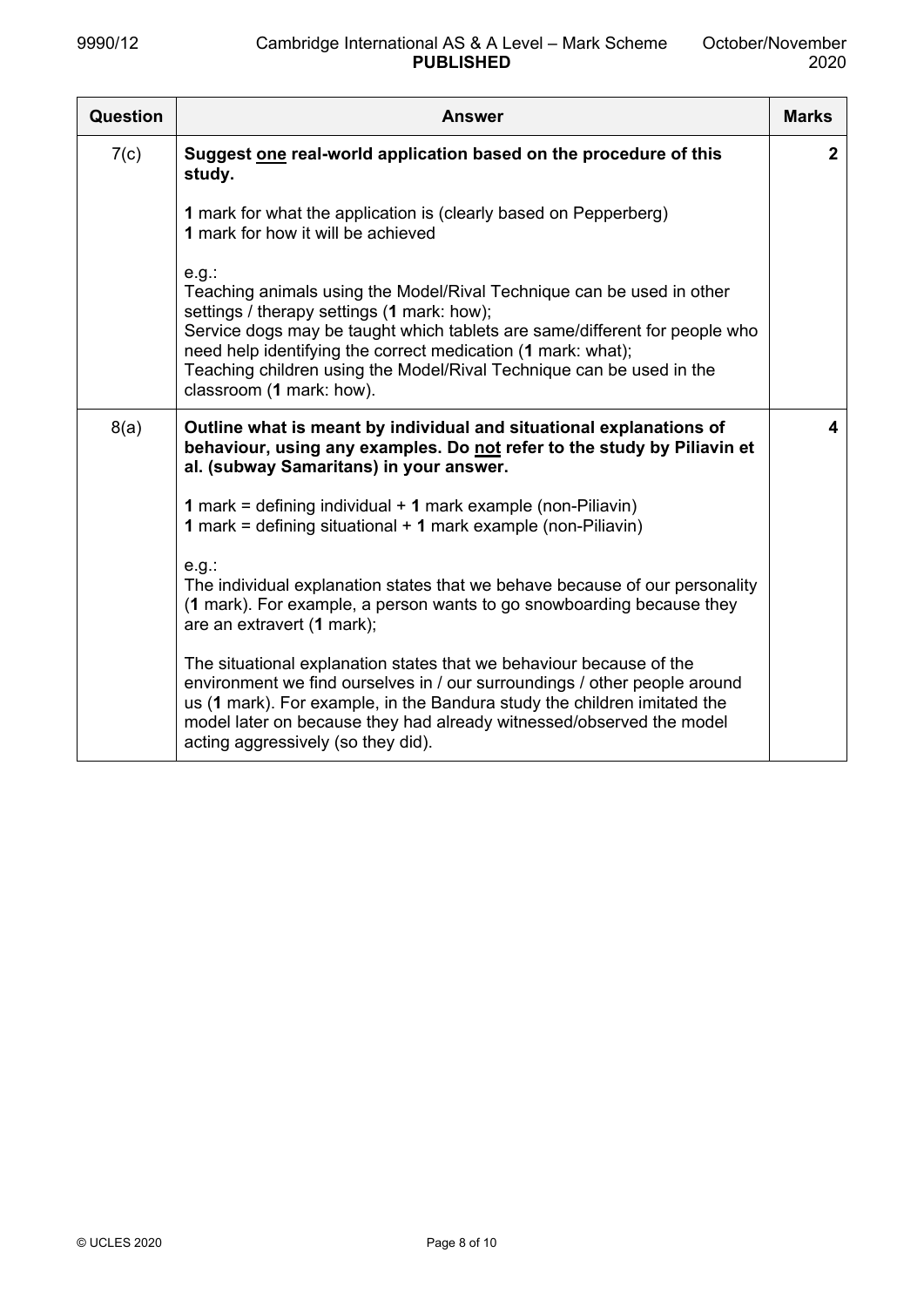| Question |                                       | Answer                                                                                                                                                                                                                                                                                                                                                                                                                                                                                                                                                                                                                                                                                             |              | <b>Marks</b> |
|----------|---------------------------------------|----------------------------------------------------------------------------------------------------------------------------------------------------------------------------------------------------------------------------------------------------------------------------------------------------------------------------------------------------------------------------------------------------------------------------------------------------------------------------------------------------------------------------------------------------------------------------------------------------------------------------------------------------------------------------------------------------|--------------|--------------|
| 8(b)     |                                       | Explain how one result from the study by Piliavin et al. supports the<br>individual explanation of helping behaviour and how one result<br>supports the situational explanation of helping behaviour.                                                                                                                                                                                                                                                                                                                                                                                                                                                                                              |              | 8            |
|          | For each result:                      |                                                                                                                                                                                                                                                                                                                                                                                                                                                                                                                                                                                                                                                                                                    |              |              |
|          | Level                                 | <b>Criteria</b>                                                                                                                                                                                                                                                                                                                                                                                                                                                                                                                                                                                                                                                                                    | <b>Marks</b> |              |
|          | 4                                     | The result presented has a meaningful comparison<br>and the candidate clearly explains how the result<br>supports individual/situational.                                                                                                                                                                                                                                                                                                                                                                                                                                                                                                                                                          | 4            |              |
|          | 3                                     | The result presented has a meaningful comparison<br>and there is a brief attempt at explaining how the<br>result supports individual/situational;<br>The result presented has no meaningful comparison<br>but the candidate clearly explains how the result<br>supports individual/situational.                                                                                                                                                                                                                                                                                                                                                                                                    | 3            |              |
|          | $\overline{2}$                        | The result presented has a meaningful comparison,<br>but there is no attempt at explanation or explanation<br>is not about individual/situational;<br>The result presented is not clear but there is an<br>attempt at explaining how the result supports<br>individual/situational.                                                                                                                                                                                                                                                                                                                                                                                                                | $\mathbf{2}$ |              |
|          | 1                                     | The result presented has no meaningful comparison<br>or there is a basic attempt at explaining.                                                                                                                                                                                                                                                                                                                                                                                                                                                                                                                                                                                                    | 1            |              |
|          | 0                                     | No creditworthy answer.                                                                                                                                                                                                                                                                                                                                                                                                                                                                                                                                                                                                                                                                            | 0            |              |
|          | e.g. individual:<br>e.g. situational: | The observers recorded comments from people about their helping or non-<br>helping behaviour. Examples of these were 'I wish I could help him but I am<br>not strong enough' or 'It's for men to help'.<br>These are individual beliefs about the incident and can help to explain<br>helping/non-helping behaviour. Each person had a different 'take' on the<br>incident and decided what to do based on that.<br>Only on 73% of trials did people help a black drunk victim whereas for the<br>other three conditions (e.g. white drunk victim), on 100% of trials was help<br>given when no model as present.<br>Clearly, the situation that involved an interaction between a particular race |              |              |
|          |                                       | and condition of victim stopped some people from helping. This situation<br>had decreased helping behaviour in people in those trials.                                                                                                                                                                                                                                                                                                                                                                                                                                                                                                                                                             |              |              |